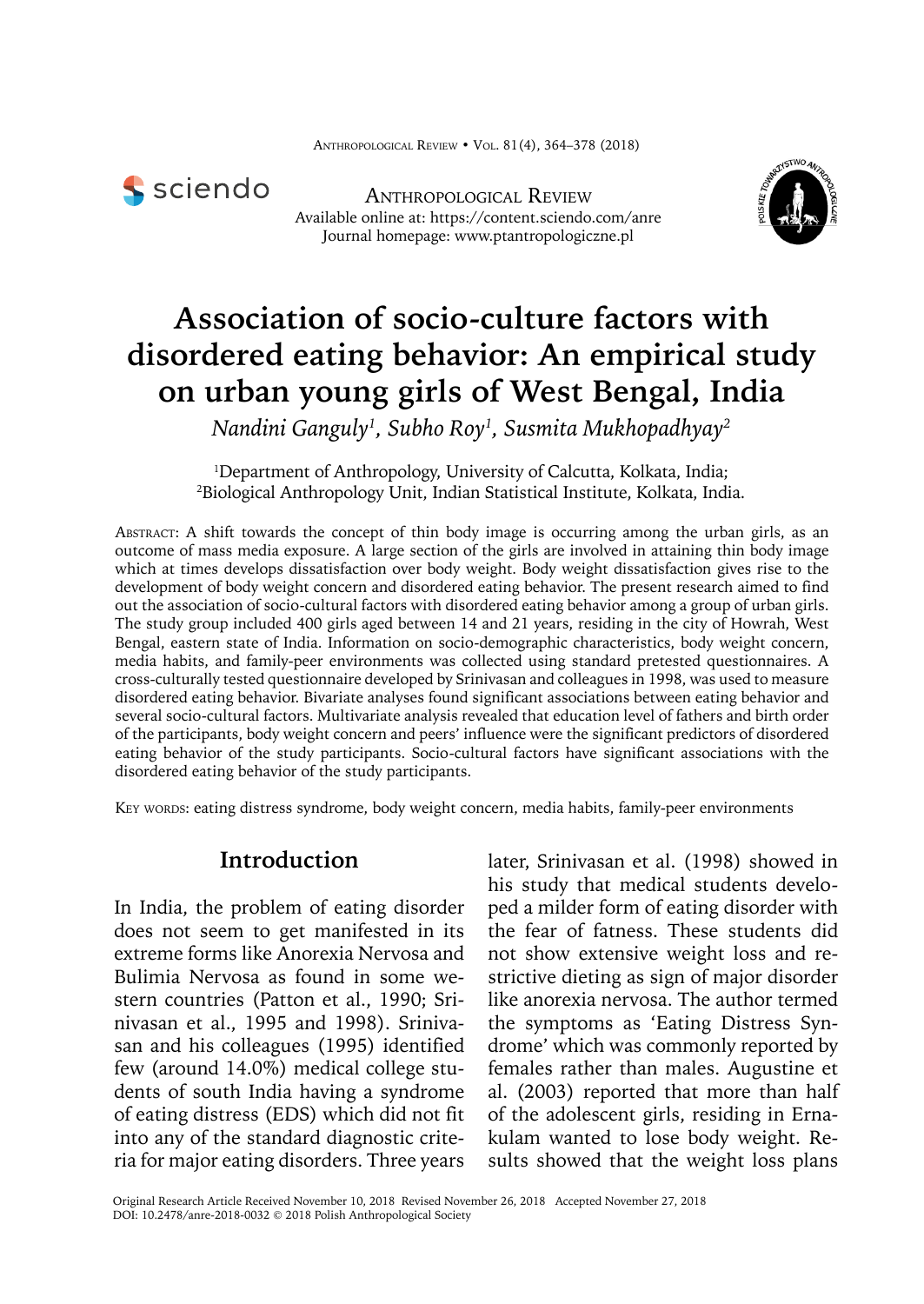among the study groups included exercise (21%), followed by meal skipping (20%), starvation (16%), binge eating (6%) and consumption of diet pills (2%) and the most commonly skipped meal was breakfast. Mendhekar et al. (2009) studied two cases of anorexia nervosa (a type of eating disorder). Both of them were from middle class urban background. The study showed that factors like parental influence, peer pressure, media habits and preoccupation with thinness were not the only factors responsible for this disease. The author expressed that clinical symptoms of anorexia nervosa in India may be similar in nature to those in western countries but the psychosocial development and psychodynamic aspects may be different in India.

In north India, about 0.4% of college girls, residing in the foot hill regions of Himalaya, practiced binge eating (a form of disordered eating behavior) during festive occasions only to check overeating (Bhugra et al. 2000). In this study, none of the girls reported of taking any diet pills, laxatives, or diuretics. Mishra and Mukhopadhyay (2010) in their study on Sikkimese adolescent girls reported that they often opted for skipping of meals to control their body weight. Some of them reported the habit of snacking between main meals. The same study revealed that girls who remained dissatisfied with their body weight were more inclined to dieting. In Delhi, weight concern and dissatisfaction over bodyweight were prevalent among underweight as well as overweight adolescent girls from affluent family (Chugh and Puri 2001). In this study, about 50% of the adolescent girls showed disorderd eating behavior. Eating behavior like skipping of meals, eating out, and snacking between meals were also common among them.

Although girls had enough knowledge regarding nutritional deficiency, yet they did not follow normal eating behavior. As a result, their diets remain deficient with energy, protein, iron, niacin, vitamin A, and fibre. The study further revealed that adolescent girls who have disordered eating behavior showed lack of interest in their educational assignment than girls with good eating habits. Recently Mandal et al. (2013) studied a classic case of the bulimia nervosa (BN) in a young Indian female. According to author, female gender, metropolitan domicile, family history of depressive disorder has played an important role for the emergence of BN in India.

Literature shows that socio cultural and economic context (Neumark-Sztainer et al. 2008; Abraham and Birmingham 2008), gender (Costa et al. 2008; Seepersad 2012), age (Jones et al. 2001; Yanez et al. 2007), body weight concern (Demarest and Allen 2000; Grabe et al. 2008), media habits (Field et al. 1999 ;2001; Becker et al. 2002), family environment (Hill and Franklin 1998; Smolak et al. 1999; Furnham and Adam-Saib 2001; Yanez et al. 2007; Neumark-Sztainer et al. 2008) and peer pressure (Monge-Rojas et al. 2002; Favor 2007; Meyer and Gast 2012) are some of the key factors that have been associated with eating disorder among adolescents in different settings across the world. The eating disorder was also seen to be associated with a significantly higher prevalence of psychopathology (Pope and Hudson 1989; Braun et al. 1994) and certain genetic factors (Wade et al. 2000; Bulik et al. 2000; Grice et al. 2002).

The present study aims to investigate the association of socio-cultural factors with disordered eating behavior among a group of urban young girls.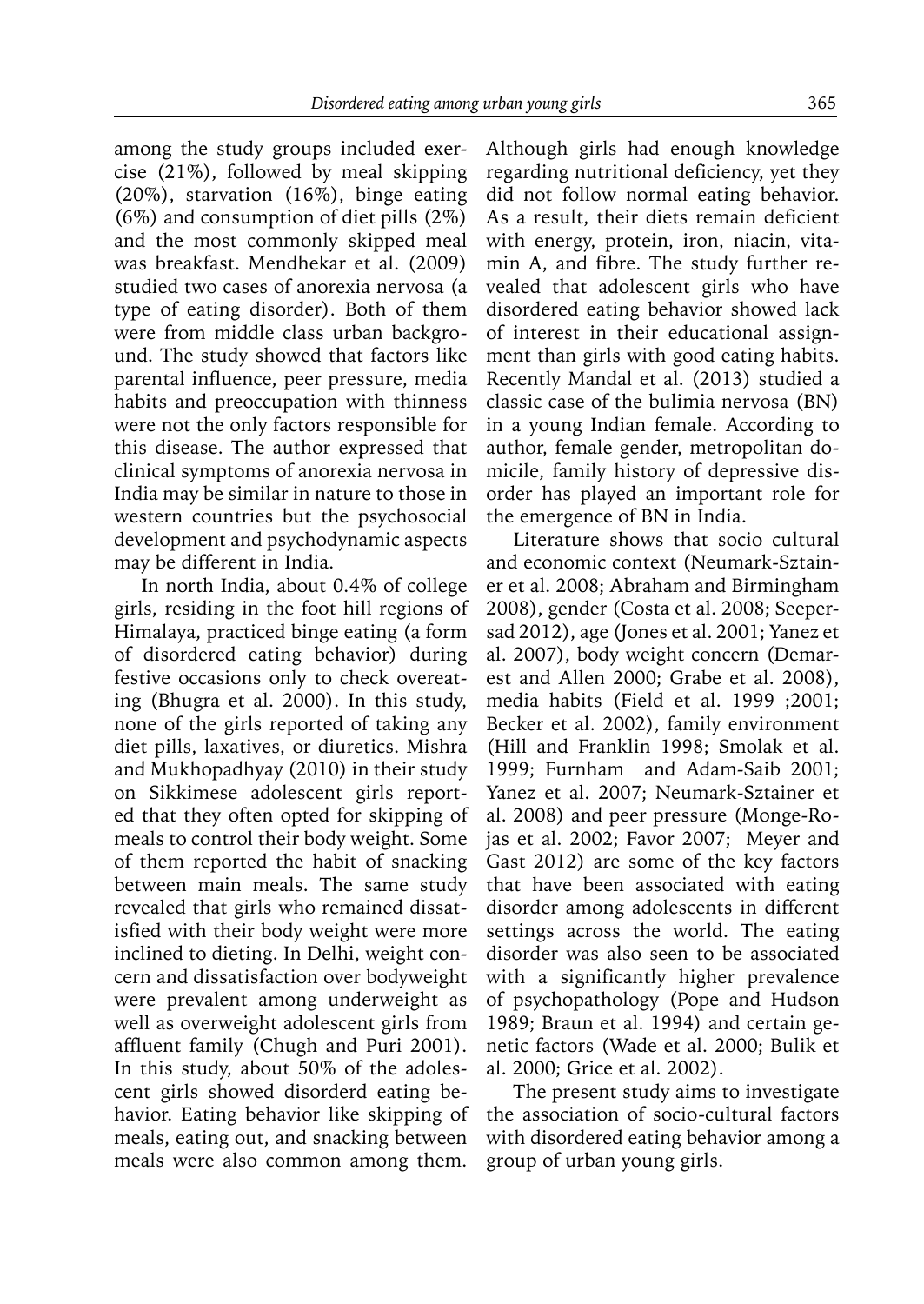# **Materials and Methods**

#### *Study area and population*

The present study was conducted in the city of Howrah, district of West Bengal, located in the eastern part of India, whose inhabitants are currently experiencing a significant change in lifestyle and eating habits due to influences associated with rapid urbanization and modernization processes.

The present study involved a group of 400 girls aged between 14-21years [Bengali speaking Hindu (357) and Muslim (43)]. The inclusion criteria of this study were the age range (14-21 years), were unmarried and residing permanently since birth in the city of Howrah.

Study participants were predominantly females only, because previous literature reveals that the adolescents and/or adult of contemporary period reported to have disordered eating attitude and behavior (Jones et al. 2001; Jennings et al 2006; Neumark-Sztainer et al. 2004; 2008) with girls more frequently having disordered eating attitudes than boys (Demerest and Allen 2000; Jones et al. 2001; Neumark-Sztainer et al. 2008). However, the mean age of the participants was 16.88±2.04.

#### *Selection procedure and response rate*

There are ten senior secondary schools [with medium of instruction in vernacular language (Bengali)], one high *Madrasah* and two undergraduate colleges located in five of the selected municipal wards. All of these educational institutions were approached for permission. Only four (40%) schools, one high *Madrasah* (100%) and one undergraduate college (50%) gave permission to conduct our study. A total of 600 girls were enlisted on the basis of the criteria fixed for the study. Of them finally 400 girls were available or volunteered of participants. However, the total participation rate was 66.7% (Hindu 71.4% and Muslim 43.0%) (Fig.1).

#### *Ethical issues*

The study protocol was approved by Institutional Bio Ethics Committee for Human and Animal Research Studies, University of Calcutta (approval number: 2014-23). Before data collection, the objectives and benefits of the study were explained to the respective authorities of the Educational Institution (school, college and *Madrasah*) and to each of the



400 girls were finally selected [total 66.7%, (Hindu 71.4%, Muslim 43.3%)]

Fig.1. Flowchart showing response rate of the study participants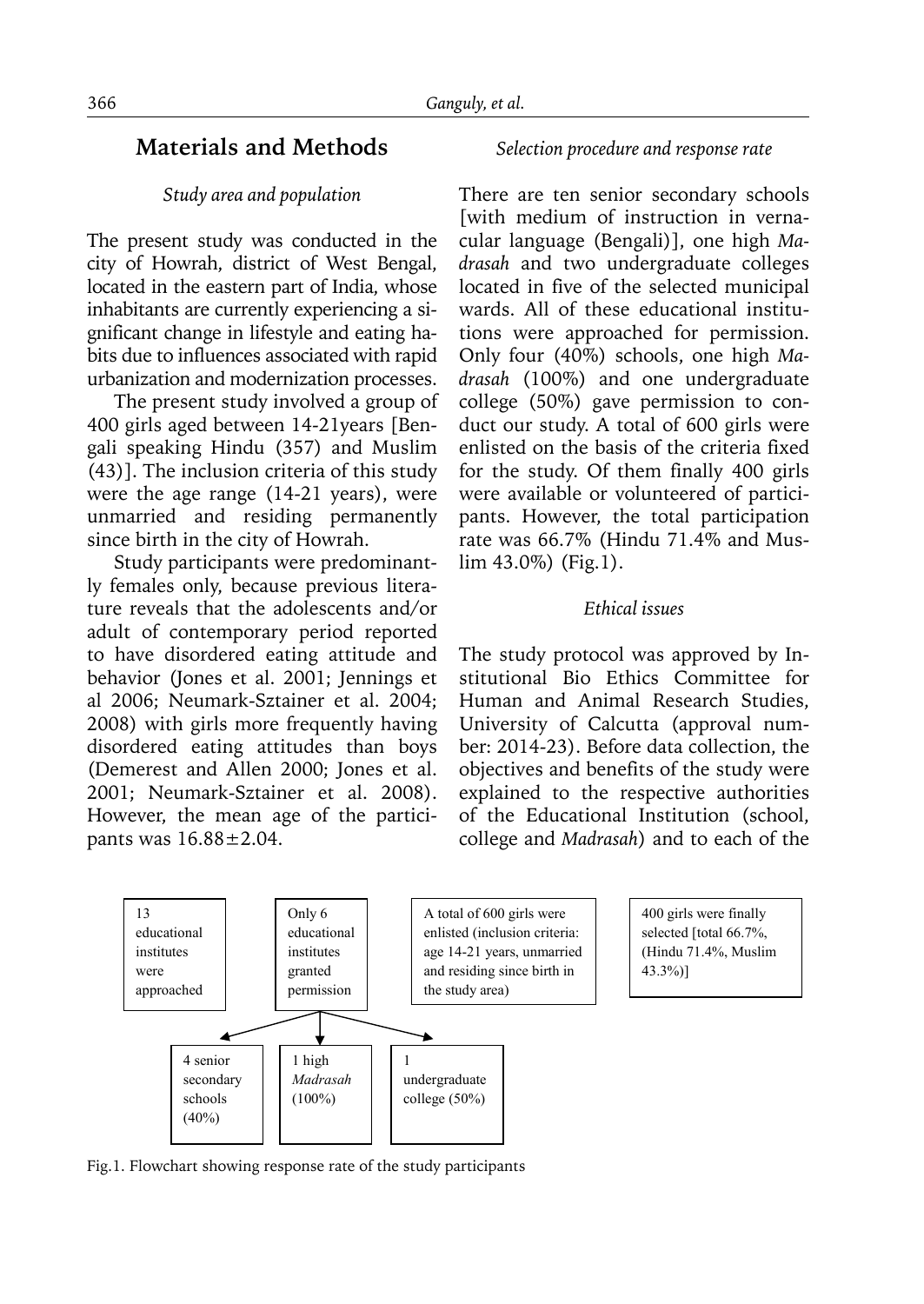study participants. Informed consent has been taken from the participants at the time of Interview.

#### *Data types*

All the questionnaires were pretested on a small group of the same population prior to the main survey. Moreover, the original version of the questionnaire was in English. As Bengali is the vernacular language of the study population, it was translated into Bengali and back-translated in English for validation by professional translators. However, the main survey was conducted during the period from September 2012 to July 2014.

Socio demographic profile: Information on socio-demographic profile such as present age (in years at the time of interview) and birth order of the participants, educational status and occupational type of their parents, socio-economic class: lower, middle and upper (measured with the help of Kuppuswamy's Socio-Economic Status Scale 2014) and religion were collected using pretested questionnaire.

Disordered eating behavior: The screening questionnaire- eating distress syndrome (SQ-EDS) is a 15-item questionnaire (Srinivasan et al. 1998) which has been used to assess disordered eating behavior in the present study. Each question has two response options- 'yes' or 'no'. The respond 'yes' is given a score of 1 and that of 'no' as 0. If a participant responds 'yes' to all the 15 items of the questionnaire then the total eating distress syndrome (EDS) score of the participant would be 15. Similarly if a participant responds 'no' for all the 15 item questionnaire, the total score of the participant would be 0. The range of score for a participant may vary between 0 and

15. However, it has to be mentioned here that the participants scoring 5 or more were considered to have disordered eating behavior and those having below 5 were considered to have normal eating behavior. This 15-item scale was tested in the pilot study (Kuder Richardson index  $20 = 0.68$ ) before main survey.

Body weight concern: Information on body weight concern was collected using a standard questionnaire used by Mciza et al. (2005) with little modification following cultural norms. Selective questions from the original questionnaire were used for the present study; for example, "Have you ever thought that you are fat?", "Have you ever thought that you are thin?", "Do you worry about being fat?", "Do you worry about being thin?" The response options were 'yes' and 'no'. For other questions, like "How do you satisfy with your present weight?" the response options were 'satisfied', 'not sure' and 'dissatisfied', and for questions, like "What do you think about your current body weight?" the response options were 'underweight', 'normal' and 'overweight'. This 6-item scale was tested in the pilot study (Cronbach's  $\alpha$  = 0.60) before main survey.

Media habits: A suitable questionnaire was designed to assess the information on the frequency of watching television programs (like, advertisement, soap opera, movie and music video), reading newspaper and magazine articles and browsing internet on topics related to body weight concern. Weekly exposure to media was collected. Study participants were divided into three categories on the basis of the frequency of exposure to media: never, infrequent and frequent. The participants who reported 'no exposure' was classified as never, those reported 'once to three days in a week' as infre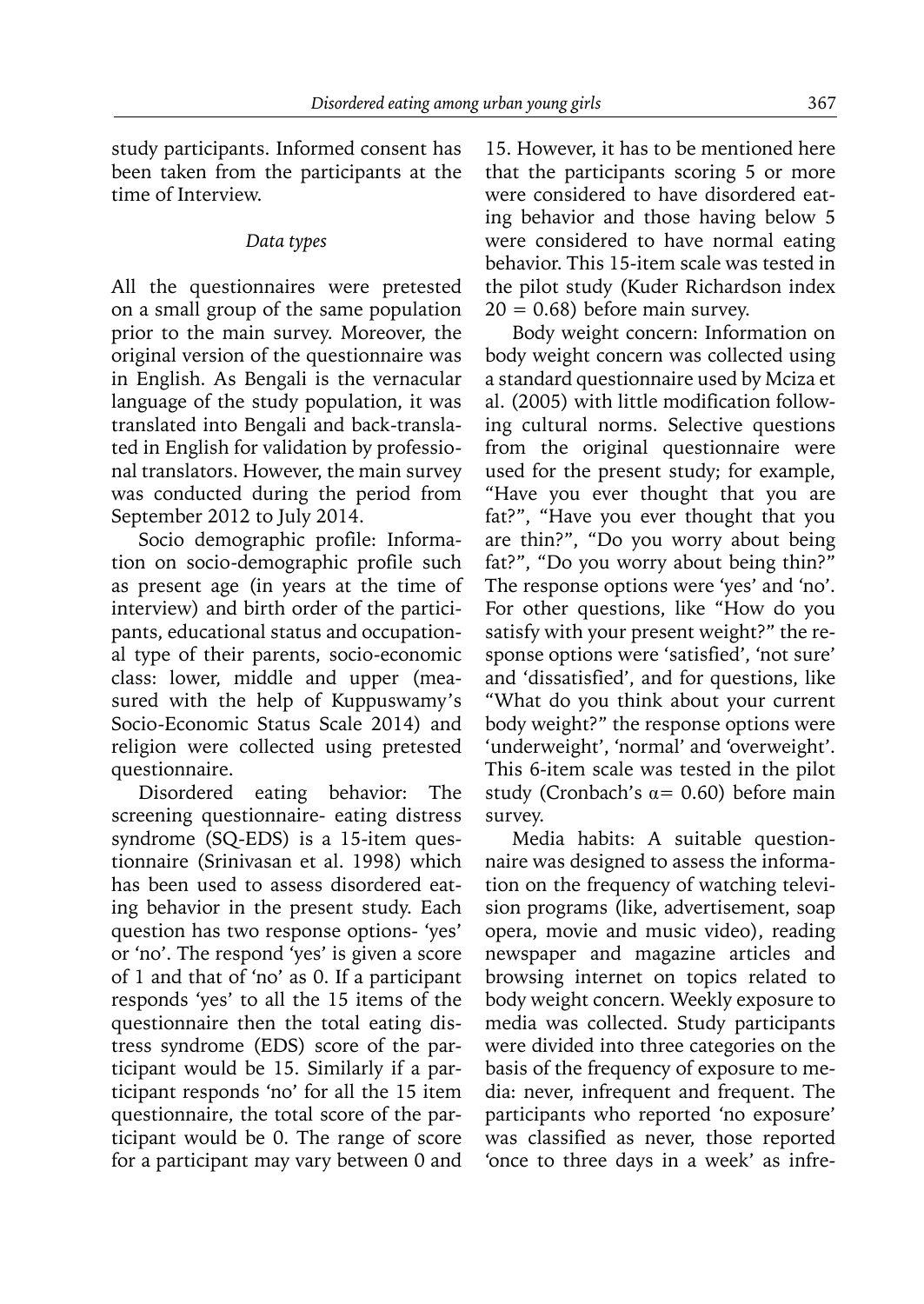quent, and those 'more than three days in a week' as frequent (Mallick et al. 2015).

Family and peer environment: Parental influence and peer pressure on the issues related to body weight of the participants were obtained by using standard questionnaire (Mciza et al. 2005). Selective questions from the original questionnaire were used for the present study; for example, the questions like, "Have your mom/dad/grand ma/grand pa/sister/ brother ever told you that you are thin?", "Have your friends ever told you that you are thin?", "Have your mom/dad/ grandma/grand pa/sister/brother ever told you that you are fat?", "Have your friends ever told you that you are fat?", ''Do your family give compliments about your body size or shape?'' were asked to the participants. The response option for each question was 'yes' or 'no'.

#### *Statistical analysis*

Descriptive statistics were used to calculate the frequency of socio-demographic profile and eating behavior among the participants. Chi square test was also used in bivariate comparison.

Multiple binary logistic regression (stepwise) analysis was performed to study the relationship of socio demographic profiles (such as, age and birth order of the participants, religion, parents' education and occupation) and several other factors (such as, body weight concern, media habits, and family-peer environment (as independent variables) of the participants with their eating behavior (disordered or not) (based on EDS score) (as dependant variable). The reference category for the dependent variables is EDS (score  $<$  5). All the independent variable were in categories. The followings were the reference categories (in

parenthesis) for each of the categorical independent variables: birth order of the participants (more than one child), educational level of the fathers (above secondary), perceived own body weight as (non-overweight), worried of being thin (no), satisfied with present body weight (satisfied), tried to reduce body weight (no) and peers advised them to do physical exercise (no).

The co-linearity of the independent variables was checked and the values were found to be within the acceptable limit. Odds ratios (OR) and respective confidence intervals (95%CI) were calculated. In the text, a *p* value of ≤0.05 was considered statistically significant. Furthermore, a classification table was used to evaluate the predictive accuracy of the logistic regression model. In this table the observed values for the dependent outcome and the predicted values (at a user defined cut-off value, for example p=0.50) was cross-classified.

The tested values for Kuder Richardson index 20 (0.68) and Cronbach's α (0.60) were calculated to judge the reliabilty of the 15-item scale (eating distress syndrome questionnaire) and the 6-item scale (assessment of body weight concern) respectively.

The Software Statistical Package for Social Science (SPSS) version 16.0 (SPSS Inc Chicago) was used for analysis of the entire data.

#### **Results**

Nearly three-fifth of the participants was aged between 14 and 17 years. About 61.3% of the participants belonged to households with monthly expenditure up to 10,000 (INR), only 7.2% participants belonged to household with monthly expenditure above 20,000 (INR). Majori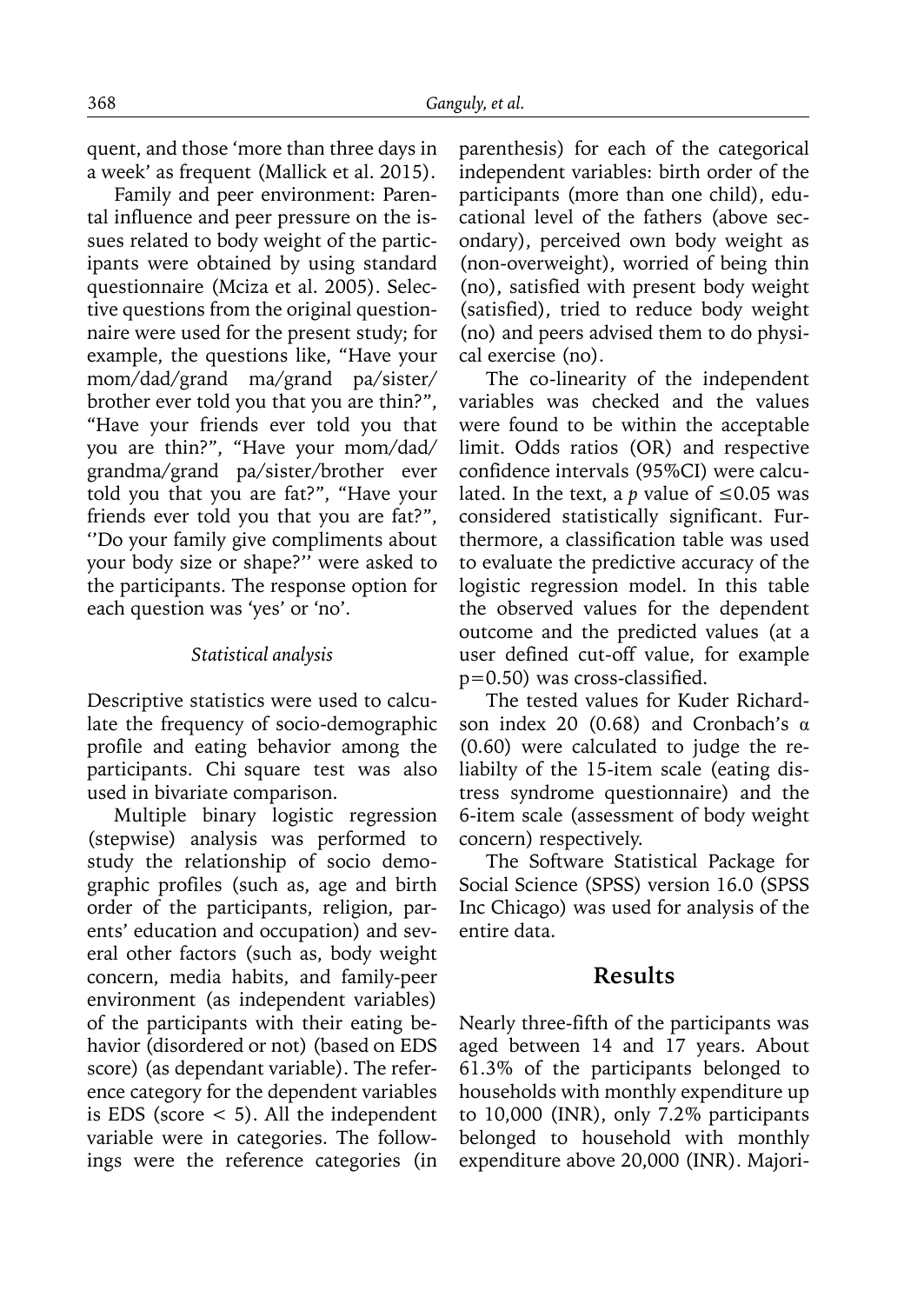ty of the parents of the study participants studied up to grade 10th (secondary level). Occupational status of the fathers of most of the participants were business, whereas, most of the mothers were home makers. Slightly higher percentage of the participants were from lower socioeconomic class (39.2%) compared to the other two socioeconomic categories. In the present study, most of the participants were single and/or first born child of their parents. Around one-fifth of the study participants showed disordered eating behavior (Table 1).

The participants with disordered eating behavior remain dissatisfied with their present body weight, perceived own body weight as overweight and remain worried of being fat more than those without this behavior. The association was statistically significant for the variables such as, 'satisfied with present body weight' (*p*≤ 0.01), 'perception regarding own body weight' (*p*≤ 0.01), 'perception about self as thin' ( $p \le 0.05$ ), 'perception about self as fat' (*p*≤ 0.01) and 'worried of being fat' (*p*≤ 0.01) (Table 2).

Table 3 shows that participants with or without disordered eating behavior like to spend most of the time watching television. Interestingly, no significant association was noticed between any of the media habits of the participants and their eating behavior.

Table 4 shows that participants who were worried of being thin showed significant association with watching of advertisements and programs on television compared to those who were not (*p*≤0.05).

Significantly higher number of participants without disordered eating behavior reported that their parents and peer group considered them to be thin compared to their respective counterpart ( $p \leq 0.01$ ); whereas, higher number of participants with disordered eating behavior reported that their parents considered them to be fat and advised them to do more physical exercise than those without this behavior. Higher number of participants without disordered eating behavior reported that their parents were satisfied with their present body weight, but wanted them to be healthier compared to those with this behavior (*p*≤0.01). On the other hand, significantly higher number of participants with disordered eating reported that their peer group wanted them as thin compared to their respective counterpart (*p*≤0.01) (Table 5)

Table 6 shows the association of eating behavior (disordered or not) (based on EDS score) with socio-cultural variables among the participants. The incidence of disordered eating was found to be less among the participants who were the only child of their parents than those who were not. The participants whose fathers attended secondary and below secondary levels of education, were two times more likely to show disordered eating behavior compared to those whose fathers attended above secondary. Participants who perceived their body weight as overweight, were ten times more likely to show disordered eating behavior than those who perceived their body weight as underweight. It has been notable that the chance of having disordered eating was found to be three times more among the participants who were worried about their thin body structure and dissatisfied about their body. The association between weight related behaviors and eating behavior was significant. The participants whose peer groups advised them to do physical exercise were three times more likely to show disordered eating behavior than those whose peer groups did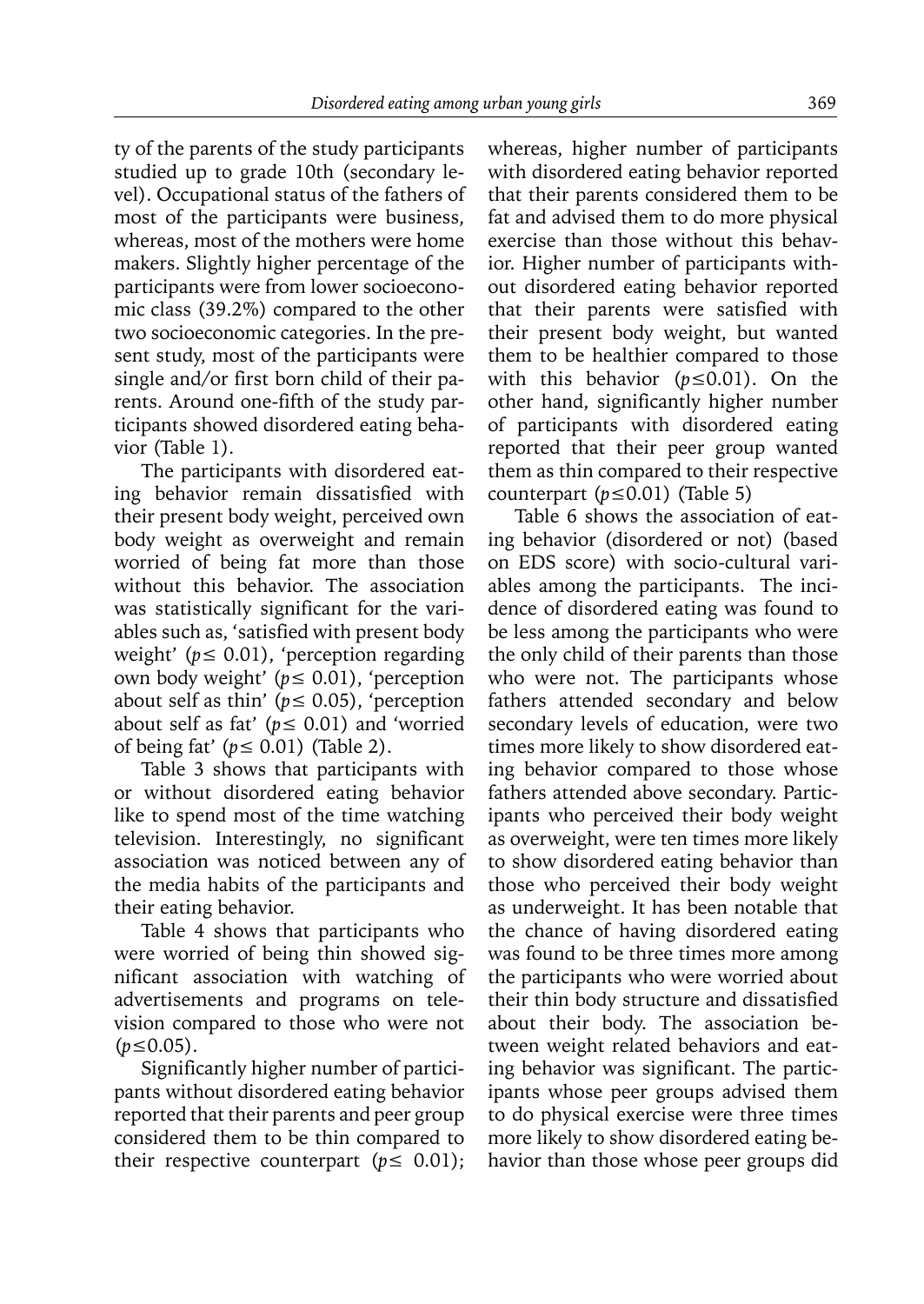| 370                                                          | Ganguly, et al. |                            |
|--------------------------------------------------------------|-----------------|----------------------------|
| Table 1. Socio-demographic profile of the study participants |                 |                            |
| Variable                                                     |                 | Study participants (N=400) |
| Age groups (years)                                           |                 |                            |
| 14 -17 (Younger)                                             | 258 (64.5)      |                            |
| 18 - 21 (Older)                                              | 142 (35.5)      |                            |
| Religion                                                     |                 |                            |
| Hindu                                                        | 357 (89.2)      |                            |
| Muslim                                                       | 43 (10.7)       |                            |
| Monthly household expenditure (INR)                          |                 |                            |
| Below 5,000                                                  | 119 (29.8)      |                            |
| 5,001-10,000                                                 | 126 (31.5)      |                            |
| 10,001-15,000                                                | 80 (20.0)       |                            |
| 15,001-20,000                                                | 46 (11.5)       |                            |
| Above 20,000                                                 | 29(7.2)         |                            |
| Educational level of parents                                 | Father          | Mother                     |
| Non literate                                                 | 12(3.0)         | 17(4.2)                    |
| Up to grade X                                                | 225(56.2)       | 261 (65.2)                 |
| Grade XI and grade XII                                       | 65 (16.2)       | 65 (16.2)                  |
| Below and up to graduate level                               | 83 (20.8)       | 49 (12.2)                  |
| Above graduate                                               | 15(3.8)         | 8(2.0)                     |
| Occupation of parents                                        |                 |                            |
| Service                                                      | 138 (34.5)      | 19(4.8)                    |
| Professional                                                 | 6(1.5)          | 3(0.8)                     |
| <b>Business</b>                                              | 184 (46.0       | 10(2.5)                    |
| Labour                                                       | 23(5.8)         |                            |
| Home maker                                                   |                 | 364 (91.0)                 |
| Pension holder                                               | 9(2.2)          |                            |
| Others*                                                      | 40 (10.0)       |                            |
| Others**                                                     |                 | 4(1.0)                     |
| Socio-economic class (study participants/ Mean ± SD)         |                 |                            |
| Lower class                                                  | 157 (39.2)      |                            |
| Middle class                                                 | 126 (31.5)      |                            |
| Upper class                                                  | 117 (29.2)      |                            |
| Birth order of the participants                              |                 |                            |
| Single and/or first child                                    | 241 (60.3)      |                            |
| Second born                                                  | 117 (29.2)      |                            |
| More than second born                                        | 42 (10.5)       |                            |
| Eating behavior (EDS scores)                                 |                 |                            |
| Normal eating behavior (score<5)                             | 320 (80.0)      |                            |
| Disordered eating behavior (score $\geq$ 5)                  | 80(20.0)        |                            |
| Eating distress syndrome score (Mean±SD)                     | $2.70 \pm 2.30$ |                            |

\* Others: driver, carpenter, mason, factory worker, *jari* worker; \*\*others: domestic help labour; Figures in the parenthesis indicate percentages.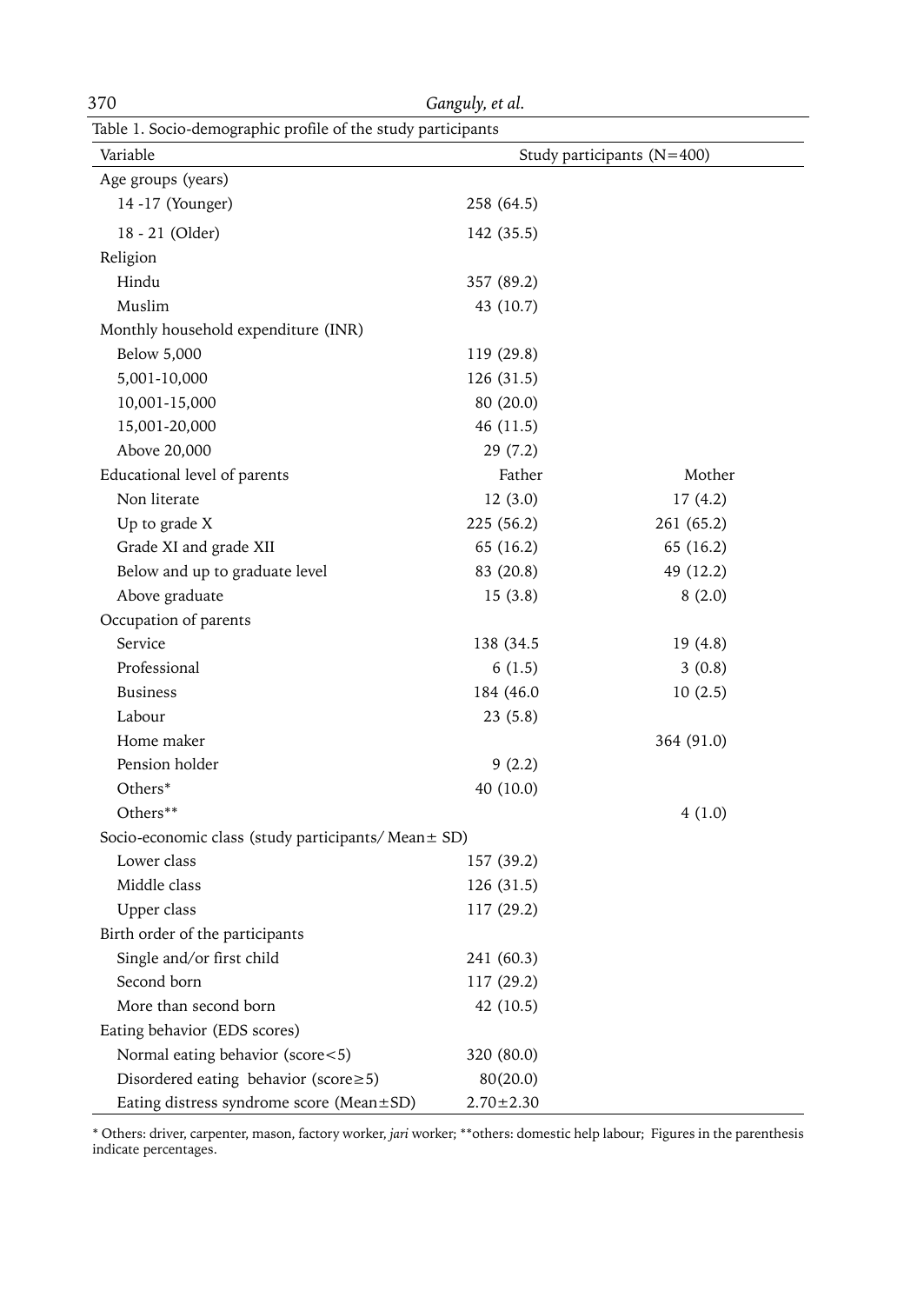|                                         | Eating behavior (based on EDS score) | $\chi^2$                               |                  |  |  |
|-----------------------------------------|--------------------------------------|----------------------------------------|------------------|--|--|
| Variable                                | Normal <5 scores<br>$(n=320)$        | Disordered $\geq$ 5 scores<br>$(n=80)$ | p-value          |  |  |
| Satisfied with present body weight      |                                      |                                        |                  |  |  |
| Satisfied                               | 127(39.7)                            | 18(22.5)                               | $\chi^2$ = 19.74 |  |  |
| Not sure                                | 149 (46.6)                           | 35(43.8)                               | $p=0.01*$        |  |  |
| Dissatisfied                            | 44 (13.8)                            | 27(33.8)                               |                  |  |  |
| Perception regarding own body weight as |                                      |                                        |                  |  |  |
| Underweight                             | 71 (22.2)                            | 6(7.5)                                 | $\chi^2$ = 49.87 |  |  |
| Normal weight                           | 214 (66.9)                           | 39 (48.8)                              | $p=0.01**$       |  |  |
| Overweight                              | 35 (10.9)                            | 35(43.8)                               |                  |  |  |
| Perception about self as thin           |                                      |                                        |                  |  |  |
| Yes                                     | 161(50.3)                            | 25(31.2)                               | $\chi^2 = 9.34$  |  |  |
| N <sub>o</sub>                          | 159 (49.7)                           | 55 (68.8)                              | $p=0.02*$        |  |  |
| Perception about self as fat            |                                      |                                        |                  |  |  |
| Yes                                     | 87 (27.2)                            | 43(53.8)                               | $\chi^2$ = 20.58 |  |  |
| N <sub>o</sub>                          | 233 (72.8)                           | 37 (46.2)                              | $p=0.01**$       |  |  |
| Whether worried of being thin           |                                      |                                        |                  |  |  |
| Yes                                     | 48 (15.0)                            | 12(15.0)                               | $\chi^2 = 0.25$  |  |  |
| N <sub>o</sub>                          | 272 (85.0)                           | 68 (85.0)                              | $p = 0.88$       |  |  |
| Whether worried of being fat            |                                      |                                        |                  |  |  |
| Yes                                     | 63 (19.7)                            | 44 (55.0)                              | $\chi^2$ = 40.72 |  |  |
| N <sub>o</sub>                          | 257 (80.3)                           | 36 (45.0)                              | $p=0.01**$       |  |  |

Table 2. Association between body weight concern and eating behavior among participant

Figures in the parenthesis indicate percentages; \* *p*≤0.05; \*\* *p*≤0.01

not.

The classificatory table is a method to evaluate the predictive accuracy of the logistic regression model (table 7) to predict participants having disordered eating behavior by a cross culturally tested questionnaire EDS (with a predicted probability of 0.5 or greater) is 83.8%.

### **Discussion**

The present cross sectional study aims to investigate the association between disordered eating behavior and socio- -cultural factors. The frequency of having disordered eating behavior among study participants appears to be considerably higher (20.0%) compared to previous Indian studies conducted around one decade ago (Srinivasan et al. 1995; 1998), but in recent years, a cross sectional survey found a high prevalence of eating disorder- about 26.6% among adolescent girls in Uttar Pradesh and about 50.0% among adolescent girls in Delhi (Chug and Puri 2001; Upadhyah et al. 2013). Bivariate analysis of the present study reveals that the socio-cultural factors such as, body weight concern, parental influence and peer pressure were significantly associated with disordered eating behavior of the study participants. It has been observed that the study participants with disordered eating (EDS score ≥5) were dis-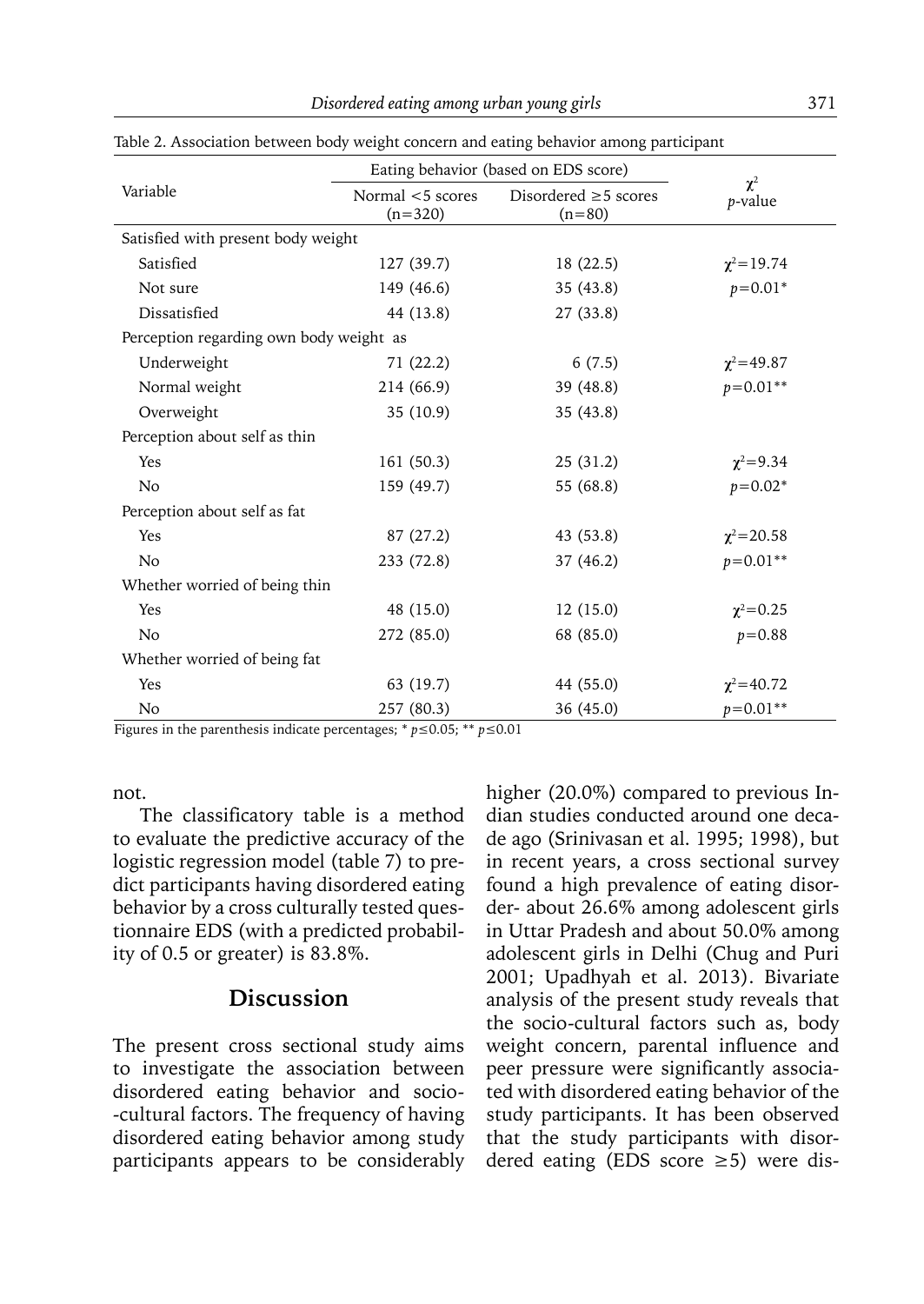| nasie of Hooochanon between meana exposure and earnig behavior among staay participants |                                      |                                                                  |                 |  |
|-----------------------------------------------------------------------------------------|--------------------------------------|------------------------------------------------------------------|-----------------|--|
|                                                                                         | Eating behavior (based on EDS score) | $\chi^2$                                                         |                 |  |
| Variable                                                                                |                                      | Normal $\leq$ 5 scores (n=320) Disordered $\geq$ 5 scores (n=80) | p-value         |  |
| Types of media exposure in a week                                                       |                                      |                                                                  |                 |  |
| Never*                                                                                  | 20(6.2)                              | 9(11.2)                                                          | $\chi^2$ = 2.40 |  |
| Infrequent**                                                                            | 40 (12.5)                            | 10(12.5)                                                         | $p = 0.30$      |  |
| Frequent***                                                                             | 260 (81.2)                           | 61 (76.2)                                                        |                 |  |
| Internet browsing                                                                       |                                      |                                                                  |                 |  |
| Never                                                                                   | 200 (62.5)                           | 48 (60.0)                                                        | $\chi^2$ = 0.47 |  |
| Infrequent                                                                              | 59 (18.4)                            | 14 (17.5)                                                        | $p = 0.78$      |  |
| Frequent                                                                                | 61(19.1)                             | 18 (22.5)                                                        |                 |  |
| Newspaper-reading                                                                       |                                      |                                                                  |                 |  |
| Never                                                                                   | 134 (41.9)                           | 32(40.0)                                                         | $\chi^2 = 0.31$ |  |
| Infrequent                                                                              | 63 (19.7)                            | 18 (22.5)                                                        | $p = 0.85$      |  |
| Frequent                                                                                | 123 (38.4)                           | 30(37.5)                                                         |                 |  |
| Magazine-reading                                                                        |                                      |                                                                  |                 |  |
| Never                                                                                   | 172 (53.8)                           | 45 (56.2)                                                        | $\chi^2 = 0.52$ |  |
| Infrequent                                                                              | 97 (30.3)                            | 21(26.2)                                                         | $p = 0.76$      |  |
| Frequent                                                                                | 51 (15.9)                            | 14 (17.5)                                                        |                 |  |

Table 3. Association between media exposure and eating behavior among study participants

\*Never: no exposure; \*\*infrequent: once to three days in a week; \*\*\*frequent: more than three days in a week; Figures in the parenthesis indicate percentages.

| Table 4. Body weight concern and frequency of watching television among study participants |
|--------------------------------------------------------------------------------------------|
|                                                                                            |
|                                                                                            |
|                                                                                            |

| Variable                                | Frequency of watching television |            |            | $\chi^2$        |  |
|-----------------------------------------|----------------------------------|------------|------------|-----------------|--|
|                                         | Never                            | Infrequent | Frequent   | p-value         |  |
| Satisfied with present body weight      |                                  |            |            |                 |  |
| Satisfied $(n=145)$                     | 10(6.9)                          | 17(11.5)   | 111 (81.4) | $\chi^2$ = 2.91 |  |
| Not sure $(n=184)$                      | 11(6.0)                          | 26(14.1)   | 147 (79.9) | $p = 0.57$      |  |
| Dissatisfied $(n=71)$                   | 8(11.3)                          | 7(9.9)     | 56 (78.9)  |                 |  |
| Perception regarding own body weight as |                                  |            |            |                 |  |
| Underweight $(n=77)$                    | 5(6.5)                           | 9(11.7)    | 63 (81.8)  | $\chi^2$ = 2.21 |  |
| Normal weight $(n=253)$                 | 17(6.7)                          | 35(13.8)   | 201 (79.4) | $p = 0.69$      |  |
| Overweight $(n=70)$                     | 7(10.0)                          | 6(8.6)     | 57 (81.4)  |                 |  |
| Perception about self as thin           |                                  |            |            |                 |  |
| Yes $(n=186)$                           | 4(6.7)                           | 7(11.7)    | 49 (81.7)  | $\chi^2$ = 0.09 |  |
| No $(n=214)$                            | 25(7.4)                          | 43 (12.6)  | 272 (80.0) | $p = 0.95$      |  |
| Perception about self as fat            |                                  |            |            |                 |  |
| Yes $(n=130)$                           | 9(8.4)                           | 12(11.2)   | 86 (80.4)  | $\chi^2$ = 0.46 |  |
| No $(n=270)$                            | 20(6.8)                          | 38 (13.0)  | 235 (80.2) | $p = 0.79$      |  |
| Whether worried of being thin           |                                  |            |            |                 |  |
| Yes $(n=60)$                            | 8(4.3)                           | 28(15.1)   | 150(80.6)  | $\chi^2 = 5.9$  |  |
| No $(n=340)$                            | 21 (9.8)                         | 22(10.3)   | 171 (79.9) | $p = 0.05*$     |  |
| Whether worried of being fat            |                                  |            |            |                 |  |
| Yes $(n=107)$                           | 10(7.7)                          | 13(10.0)   | 107(82.3)  | $\chi^2 = 1.11$ |  |
| No $(n=293)$                            | 19 (7.0)                         | 37 (13.7)  | 214 (79.3) | $p = 0.57$      |  |

Figures in the parenthesis indicate percentages; *p*≤0.05.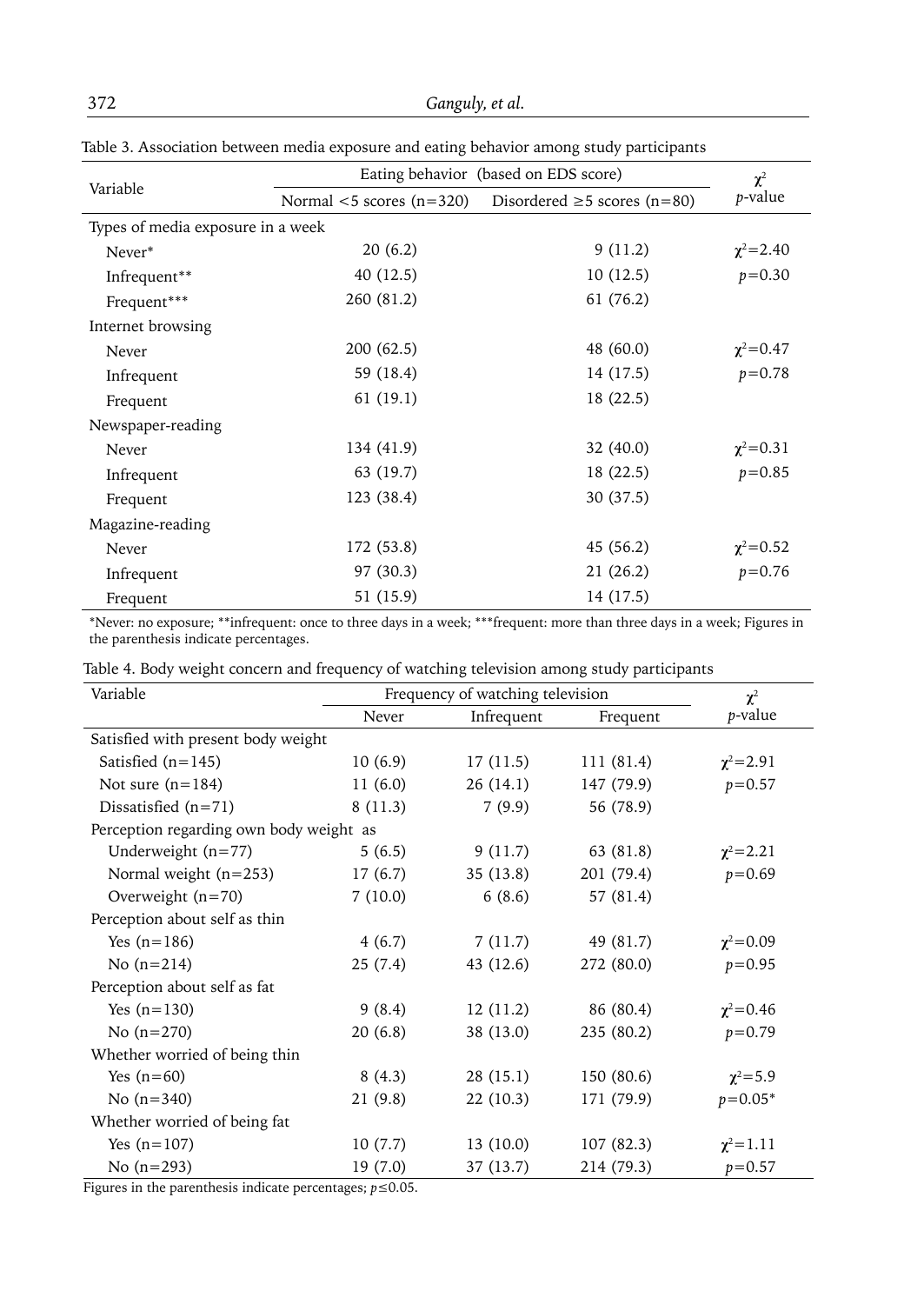|                                              | Eating behavior (based on EDS score) |                                        |                     |  |  |
|----------------------------------------------|--------------------------------------|----------------------------------------|---------------------|--|--|
| Variable                                     | Normal <5 scores<br>$(n=320)$        | Disordered $\geq$ 5 scores<br>$(n=80)$ | $\chi^2$<br>p-value |  |  |
| Parents considered them to be thin           |                                      |                                        |                     |  |  |
| Yes                                          | 229 (71.6)                           | 37 (46.2)                              | $\chi^2$ = 18.40    |  |  |
| No                                           | 91 (28.4)                            | 43 (53.8)                              | $p=0.001**$         |  |  |
| Parents considered them to be fat            |                                      |                                        |                     |  |  |
| Yes                                          | 37(11.6)                             | 24 (30.0)                              | $\chi^2$ = 16.83    |  |  |
| N <sub>o</sub>                               | 283 (88.4)                           | 56 (70.0)                              | $p=0.001**$         |  |  |
| Parents' compliments for their body weight   |                                      |                                        |                     |  |  |
| Yes                                          | 106(33.1)                            | 34 (42.5)                              | $\chi^2$ = 2.47     |  |  |
| N <sub>o</sub>                               | 214 (66.9)                           | 46 (57.5)                              | $p = 0.116$         |  |  |
| Parents' advice to do more physical exercise |                                      |                                        |                     |  |  |
| Yes                                          | 57 (17.8)                            | 29(36.2)                               | $\chi^2$ = 12.89    |  |  |
| No                                           | 263 (82.2)                           | 51 (63.8)                              | $p=0.001**$         |  |  |
| Peers considered them to be thin             |                                      |                                        |                     |  |  |
| Yes                                          | 153 (47.8)                           | 25(31.2)                               | $\chi^2 = 7.10$     |  |  |
| N <sub>0</sub>                               | 167(52.2)                            | 55 (68.8)                              | $p=0.008**$         |  |  |
| Peers considered them to be fat              |                                      |                                        |                     |  |  |
| Yes                                          | 66 (20.6)                            | 39 (48.8)                              | $\chi^2$ =26.15     |  |  |
| N <sub>o</sub>                               | 254 (79.4)                           | 41(51.2)                               | $p=0.001**$         |  |  |
| Peers' compliments for their body weight     |                                      |                                        |                     |  |  |
| Yes                                          | 140 (43.8)                           | 34 (42.5)                              | $\chi^2 = 0.04$     |  |  |
| N <sub>o</sub>                               | 180 (56.2)                           | 46 (57.7)                              | $p = 0.84$          |  |  |
| Peers' advice to do physical exercise        |                                      |                                        |                     |  |  |
| Yes                                          | 40 (12.5)                            | 26(32.5)                               | $\chi^2 = 18.58$    |  |  |
| No                                           | 280 (87.5)                           | 54 (67.5)                              | $p=0.001**$         |  |  |

Table 5. Association of parental influence and peer pressure with eating behavior among participant

Figures in the parenthesis indicate percentages; \*\* *p*≤0.001

satisfied with their current body weight, perceived themselves as fat and overweight, and worried about their body size more than those without this behavior  $(EDS score < 5)$ .

Presently Indians are experiencing nutritional and lifestyle transition due to globalisation. A shift towards the concept of thin body image is occurring among girls of metropolitan cities through mass media campaign (Mallick et al. 2015). Interest in attaining thin body image sometimes leads to dissatisfaction over body weight which in turn provokes the development of body weight concern. This may influence many adolescent girls to modify their normal dietary pattern and develop eating disorder (Balhara et al. 2012; Mallick et al. 2014).

Media plays a major role for the high incidence of body weight dissatisfaction among girls (Wiseman 1992; Van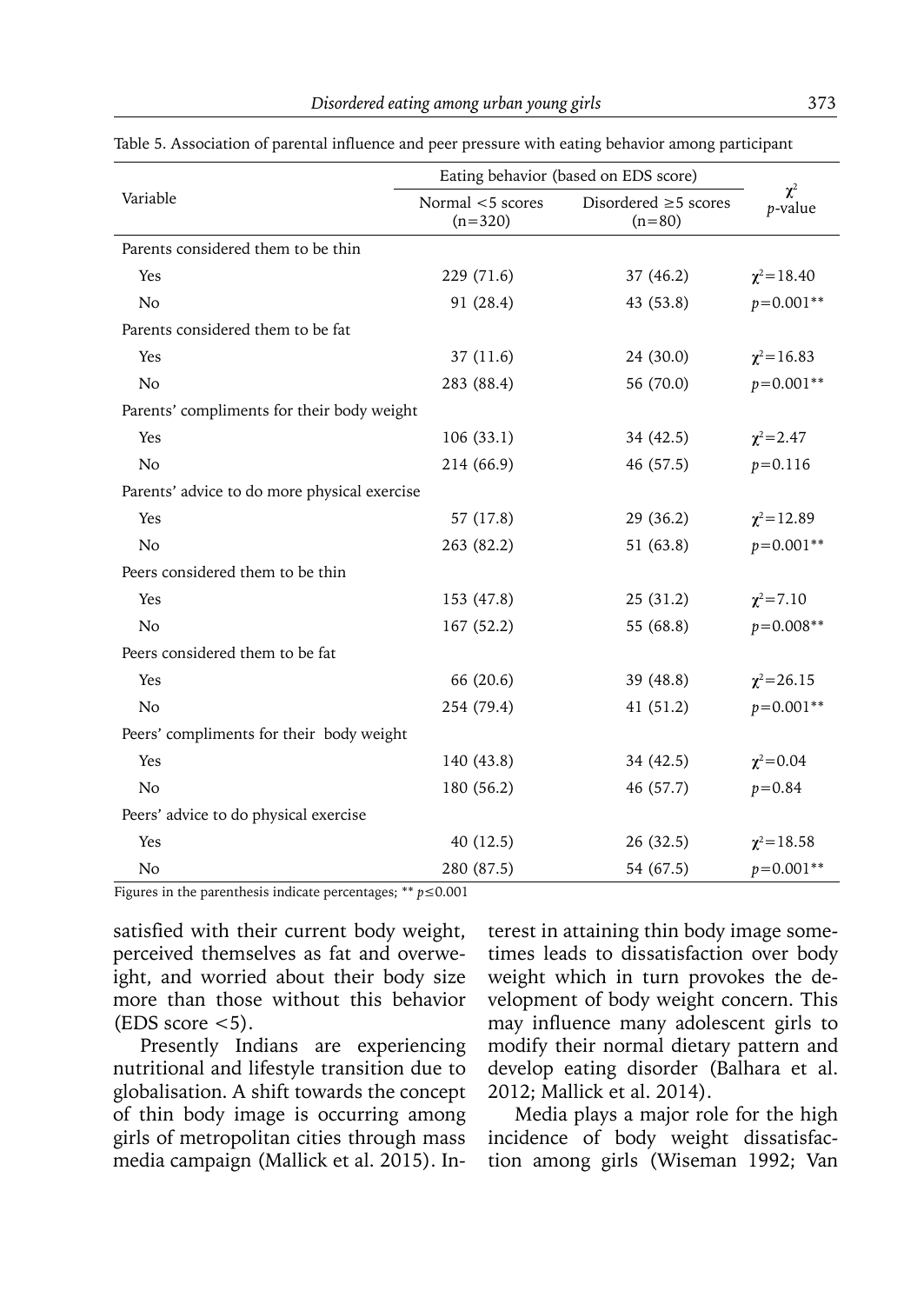| Independent variables                      | Exp(B) | 95%CI         | p-value |  |
|--------------------------------------------|--------|---------------|---------|--|
| Birth order of the participants            |        |               |         |  |
| Only child                                 | 0.44   | $0.21 - 0.90$ | 0.02    |  |
| More than one child <sup>R</sup>           |        |               |         |  |
| Educational level of the fathers           |        |               |         |  |
| Secondary and below                        |        |               |         |  |
| Above secondary <sup>R</sup>               | 2.16   | 1.14-4.10     | 0.01    |  |
| Perceived own body weight as               |        |               |         |  |
| Overweight                                 |        |               |         |  |
| Non-overweight <sup>R</sup>                | 10.24  | 3.36-31.21    | 0.001   |  |
| Worried of being thin                      |        |               |         |  |
| Yes                                        | 3.65   | 1.43-9.26     | 0.01    |  |
| No <sup>R</sup>                            |        |               |         |  |
| Satisfied with present body weight         |        |               |         |  |
| Dissatisfied                               |        |               |         |  |
| Satisfied <sup>R</sup>                     | 3.35   | 1.26-8.87     | 0.01    |  |
| Tried to reduce body weight                |        |               |         |  |
| Yes                                        |        |               |         |  |
| No <sup>R</sup>                            | 2.80   | 1.42-5.51     | 0.003   |  |
| Peers advised them to do physical exercise |        |               |         |  |
| Yes                                        |        |               |         |  |
| No <sup>R</sup>                            | 3.72   | 1.92-7.23     | 0.001   |  |

Table 6. Results of multivariate binary logistic regression analyses (stepwise) in study participants: disordered eating behavior based on EDS score as dependent variable and socio-cultural variables considered for disordered eating behavior as independent variables

Only significant values have been presented in the table; R: reference category

| Observed           |        | Predicted  |                    |  |
|--------------------|--------|------------|--------------------|--|
| Eating behavior    | Normal | Disordered | Percentage correct |  |
|                    | n      | n          |                    |  |
| Normal             | 304    | 15         | 95.3               |  |
| Disordered         | 50     | 31         | 38.3               |  |
| Overall percentage |        |            | 83.8               |  |

Table 7. Classification table for EDS questionnaire

den Bulk et al. 2000; Groesz et al. 2002; Hill 2006). A significant association has been noticed between the exposure to electronic media (television) and one of the measures of body weight concern in our study. Similar findings have been

explored by other studies from Belgium (Van den Bulck 2000) and in India (Bhattacharya et al. 2014). Television is the most popular and effective medium of information, its approach and accessibility in combination with impressive presen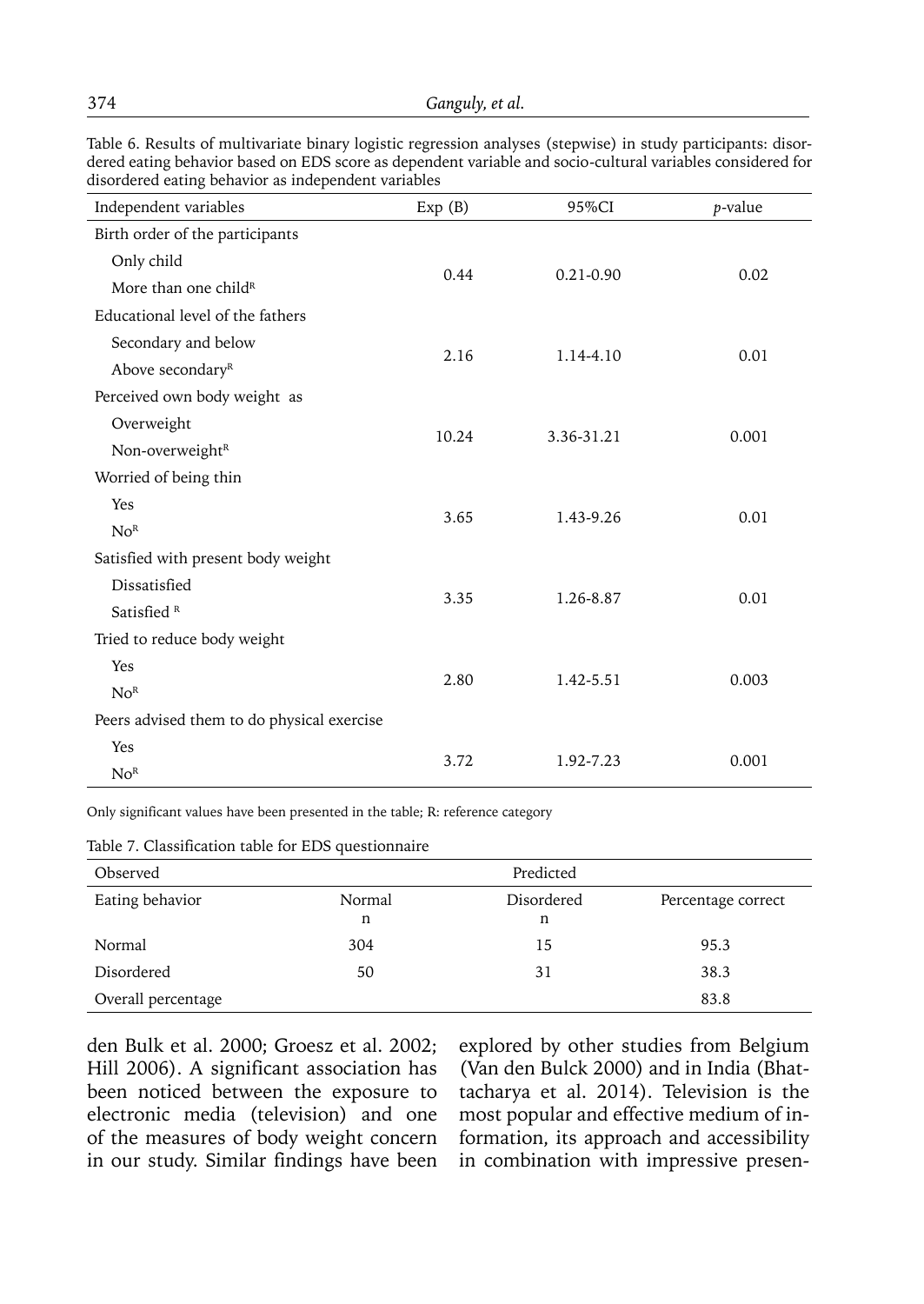tation of issue made it more acceptable to the adolescent girls. Previous studies have demonstrated a direct relationship between media exposure, body dissatisfaction and eating pathology (Stice and Shaw 1994; Utter et al. 2003), though no significant association was observed between any of the media habits of our participants and their eating behavior.

Eating behavior of our participants is influenced by their parents' and peers' attitudes. Higher number of participants with disordered eating behavior (EDS score  $\geq$ 5) reported that their parents and peer group considered them to be fat and advised them to do more physical exercise than those without this behavior (EDS score <5); whereas, more number of participants without disordered eating behavior reported that their parents and peer group considered them to be thin compared to their respective counterpart. The result further reveals that higher number of participants with disordered eating reported that their peer group preferred them to be thin compared to those without disordered eating.

Research found a significant positive association between peer influence and eating disorder (Maloney et al. 1989; Schutz and Paxton 2007). Baker et al. (2003) studied eating behavior in a sample of 279 adolescents from a midsized catholic girls' school and a large public school of US and showed that adolescents and/or adults were less likely to have a positive attitude or intention about healthy eating and activity, because their parents and peer group may not perceive these behaviors as important part of life.

Multivariate analysis of our study explores that socio-demographic factors like, education level of fathers, religion, birth order of the participants and other factors like, body weight concern and influence of peers were the significant predictors of disordered eating. In our study, a negative association between disordered eating behavior and parents' level of education indicated that study participants from less educated parents have inadequate knowledge about healthy eating behavior, which may contribute to the development of disordered eating behavior.

Literature revealed that socio-cultural factors and family-peer environment are the most important determinants of the development of eating disorder (Neumark-Sztainer et al. 2003; Bauer et al. 2011; Berge et al. 2012 ; 2015). On the contrary, Jones et al. (2001) in Ontario observed that socioeconomic status (SES) was not significantly associated with eating disorder. According to Abraham and Birmingham (2008), religion plays a significant role in eating habits. Abraham and his colleges found in their study that Muslim adolescent girls and adult women have a higher prevalence of Eating Attitude Test (EAT) scores to detect eating disorder compared to non-Muslims.

It is possible that eating disorders manifested in India in non-severe and mild form rather than in the form of anorexia nervosa or bulimia nervosa because social values and norms sometimes prevent the thoughts regarding extreme eating disorder in India. However, eating disorder may develop into more severe form with the influence of changing socio-cultural milieu through globalization.

We are aware of the limitations of our study. Our results may suffer from some bias, which can be attributed to the small sample size. Moreover, data on parental influence and peer pressure on body weight was entirely based on individual participation only. There remained no scope to check with it further. Informa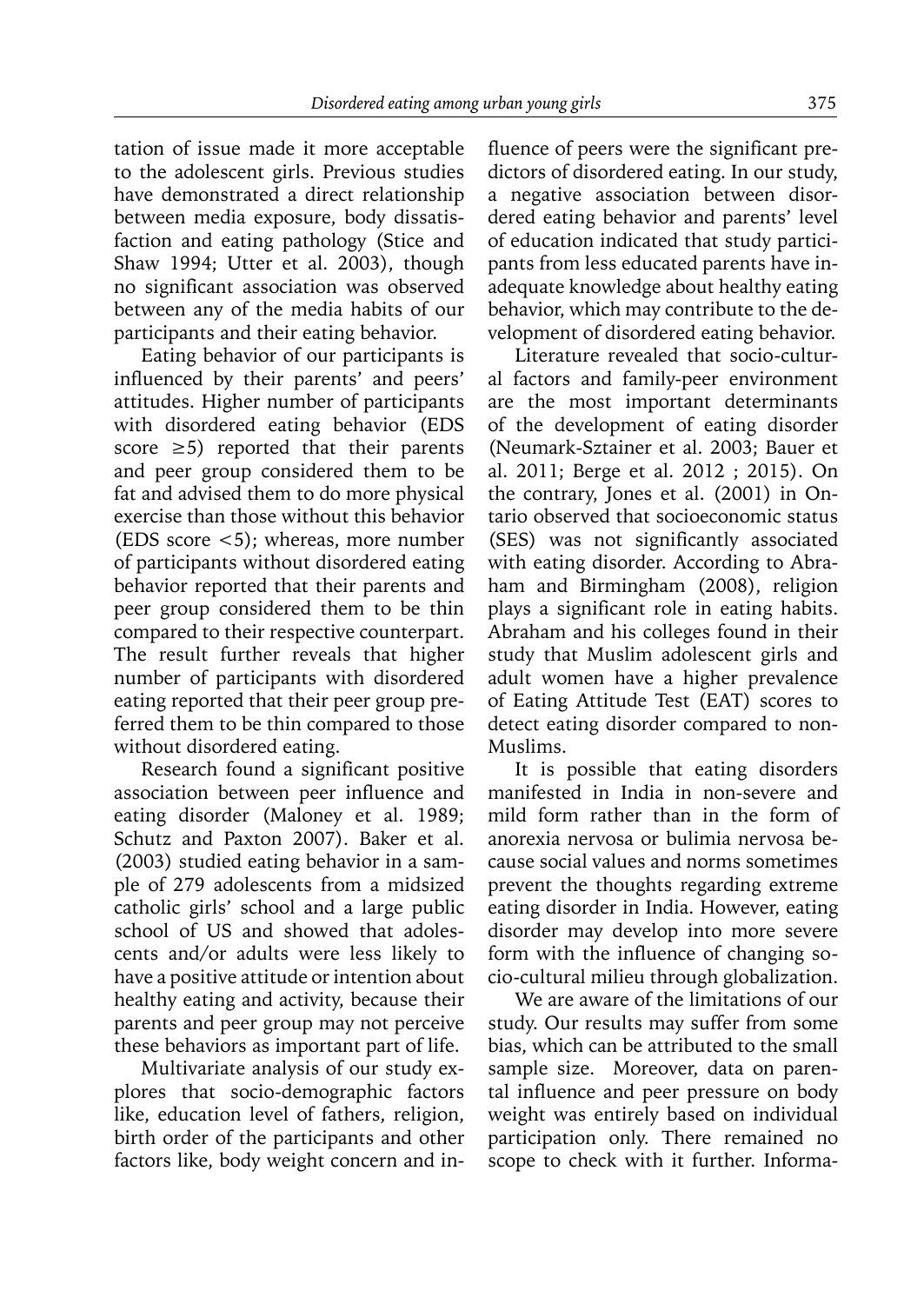tion on dietary details, body composition measures and psychopathology of the participants also could have enriched the study.

In conclusion, we found that this cross sectional study can be considered important as it explored some important socio-cultural factors that have significant associations with the eating behavior (disordered or not) among a group of girls residing in the small city, Howrah, located at eastern part of India. A large sample size covering a large area and further identification of factors that are predicted of eating behavior is needed for future endeavor.

# **Acknowledgements**

We are indebted to our participants for their help and co-operation and to the University Grants Commission, India for providing financial support.

# **Authors' contributions**

All authors are responsible for the set up of the study, analyses and interpretation of data and writing of the manuscript. Data collection was exclusively done by NG.

# **Conflicts of interest**

The authors have no conflicts of interest to declare.

# **Corresponding author**

Nandini Ganguly, Department of Anthropology, University of Calcutta, 35 Ballygunj Circular Road, Kolkata 700 019, India

E-mail: ngangulyanthro@gmail.com

## **References**

- Abraham NK, Birmingham CL. 2008. Is there evidence that religion is a risk factor for eating disorders? Eat Weight Disord 13:e75-e78.
- Augustine LF, Poojara RH. 2003. Prevalence of obesity, weight perceptions and weight control practices among urban college going girls. *IJCM* xxvii:187-90.
- Baker CW, Little TD, Brownell KD. 2003. Predicting adolescent eating and activity behaviors: The role of social norms and personal agency. Health Psychol 22:189-98.
- Balhara YPS, Mathur S, Kataria DK. 2012. Body shape and eating attitudes among female nursing students in India. East Asian Arch Psychiatry 22:70-4.
- Bauer KW, Neumark-Sztainer D, Fulkerson JA, Hannan, PJ, Story M. 2011. Familial correlates of adolescent girls' physical activity, television use, dietary intake, weight, and body composition. IJBNPA 8:25. DOI: 10.1186/1479-5868-8-25.
- Becker AE, Burwell RA, Gilman SE, Herzog DB, Hamburg P. 2002. Eating behaviours and attitudes following prolonged exposure to television among ethnic Fijian adolescent girls. Br J Psychiatry 180:509-14.
- Berge JM, MacLehose RF, Loth KA, Eisenberg ME, Fulkerson JA, Nuemark-Sztainer D. 2015. Parent-adolescent conversations about eating, physical activity and weight: Prevalence across socio demographic characteristics and associations with adolescent weight and weight related behaviours. J *Behav Med* 38:122-35.
- Berge JM, MacLehose RF, Loth KA, Eisenberg ME, Fulkerson JA, Neumark- -Sztainer D. 2012. Family meals: Associations with weight and eating. behaviors among mothers and fathers. Appetite 58:1128-35.
- Bhugra D, Bhui K, Gupta KR. 2000. Bulimic disorders and sociocentric values in north India. *Soc* Psychiatry Psychiatr Epidemiol 35:86–93.
- Bhattacharya R, Mallick N, Dasgupta D. 2014. Consciousness over body weight and media exposure among young boys and girls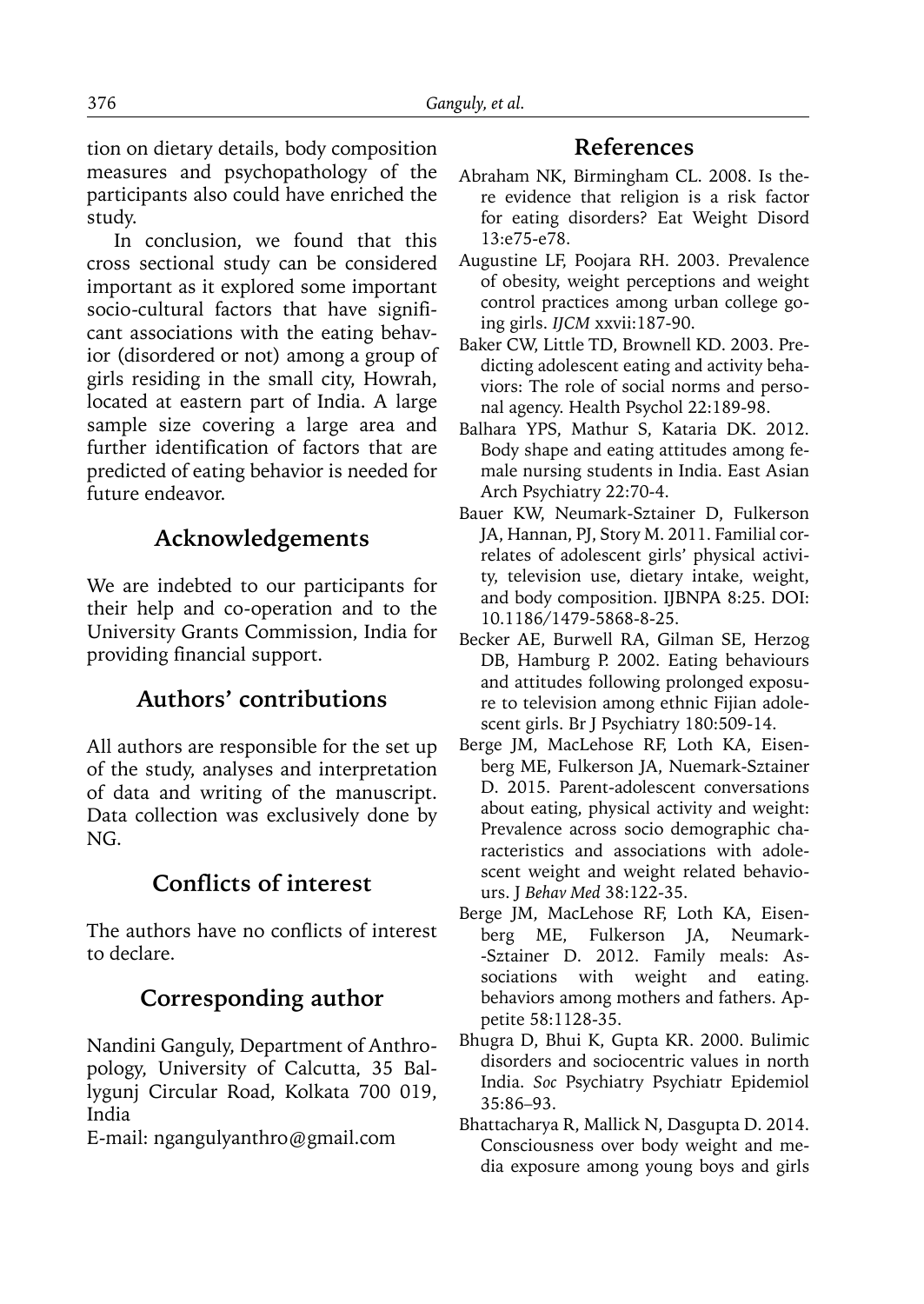of Bengali Hindu Community inhabiting in Kolkata, West Bengal. Frontier Anthropology 3:65-76.

- Braun DL, Sunday SR, Halmi HA. 1994. Psychiatric co-morbidity in patients with eating disorders. Psychol Med 24.
- Bulik CM, Sullivan PF, Wade TD, Kendler KS. 2000. Twin studies of eating disorders: A review. Int J Eat Disord 27:2–20.
- Chug R, Puri S. 2001. Affluent adolescent girls of Delhi: Eating and weight concerns. Br J Nutr 86: 535-42.
- Costa C, Ramos E, Severo M, Barros H, Lopes C. 2008. Determinants of eating disorders symptomatology in Portuguese Adolescents. Arch Pediatr Adolesc Med 162:1126-32.
- Demarest J, Allen R. 2000. Body image: Gender, ethnic, and age differences. J Pers Soc Psychol

140:465-72.

- Favor LJ. 2007. Food as foe: Nutrition and Eating Disorders. In: The National Academy of Sciences. Washington DC: Courtesy of the National Academic Press.
- Field AE, Camargo CA Jr, Taylor CB, Berkey CS, Colditz GA. 1999. Relation of peer and media influences to the development of purging behaviors among preadolescent and adolescent girls. Arch Pediatr Adolesc Med 153:1184-89.
- Field AE, Camargo CA Jr, Taylor CB, Berkey CS, Roberts SB, Colditz GA . 2001. Peer, parent, and media influences on the development of weight concerns and frequent dieting among preadolescent and adolescent girls and boys. Pediatrics 107:54-60.
- Furnham A, Adam-Saib S. 2001. Abnormal eating attitudes and behaviours and perceived parental control: a study of white British and British-Asian school girls. Soc Psychiatry Psychiatr Epidemio 36:462–70.
- Grabe S, Ward LM, Hyde JS. 2008. The role of the media in body image concerns among women: A meta-analysis of experimental and correlational studies. Psychol Bull 134:460-76.
- Grice DE, Halmi KA, Fichter MM, Strober M, Woodside DB, Treasure JT et al. 2002. Evi-

dence for a susceptibility gene for anorexia nervosa on chromosome 1. Am J *Hum Genet* 70:787–92.

- Groesz LM, Levine MP, Murnen SK. 2002. The effect of experimental presentation of thin media images on body satisfaction: A meta- -analytic review. Int J Eat Disord 31:1-16.
- Hill AJ, Franklin JA. 1998. Mothers, daughters and dieting: investigating the transmission of weight control. Br J Clin Psychol 37:3- 13.
- Hill AJ. 2006. Motivation for eating behaviour in adolescent girls: the body beautiful. Proc Nutr Soc 65:376-84.
- Jones MJ, Bennett S, Olmsted PM, Lawson LM, Rodin G. 2001. Disordered eating attitude and behaviours in teenaged girls: A school based study. *CMAJ* 165:547-52.
- Kuppuswamy B. 2016. Manual of Socioeconomic Status (Urban). Delhi: Manasayan. 66-72.
- Mallick N, Ray S, Mukhopadhyay S. 2014. Eating behaviours and body weight concerns among adolescent girls. Advances in Public Health http://dx.doi. org/10.1155/2014/257396.
- Mallick N, Ray S, Mukhopadhyay S. 2015. Association of Body Weight Concern with media exposure: A Study on young girls of Howrah District, West Bengal. Human Biology Review 4:94-114.
- Maloney MJ, McGuire J, Daniels SR, Specker B. 1989. Dieting behaviors and eating attitudes in children. Pediatrics 84:482-89.
- Mandal P, Arumuganathan S, Sagar R, Srivastava P. 2013. A classical case of bulimia nervosa from India. Indian J Psychol Med 35:309-10.
- Mciza Z, Goedecke JH, Steyn NP, Charlton K, Puoane T, Meltzer S et al. 2005. Development and validation of instruments measuring body image and body weight dissatisfaction in South African mothers and their daughters. Public Health Nutr 8:509-19.
- Mendhekar DN, Arora K, Lohia D, Aggarwal A, Jiloha RC. 2009. Anorexia Nervosa: An Indian Perspective. Natl Med J India 22:181-82.